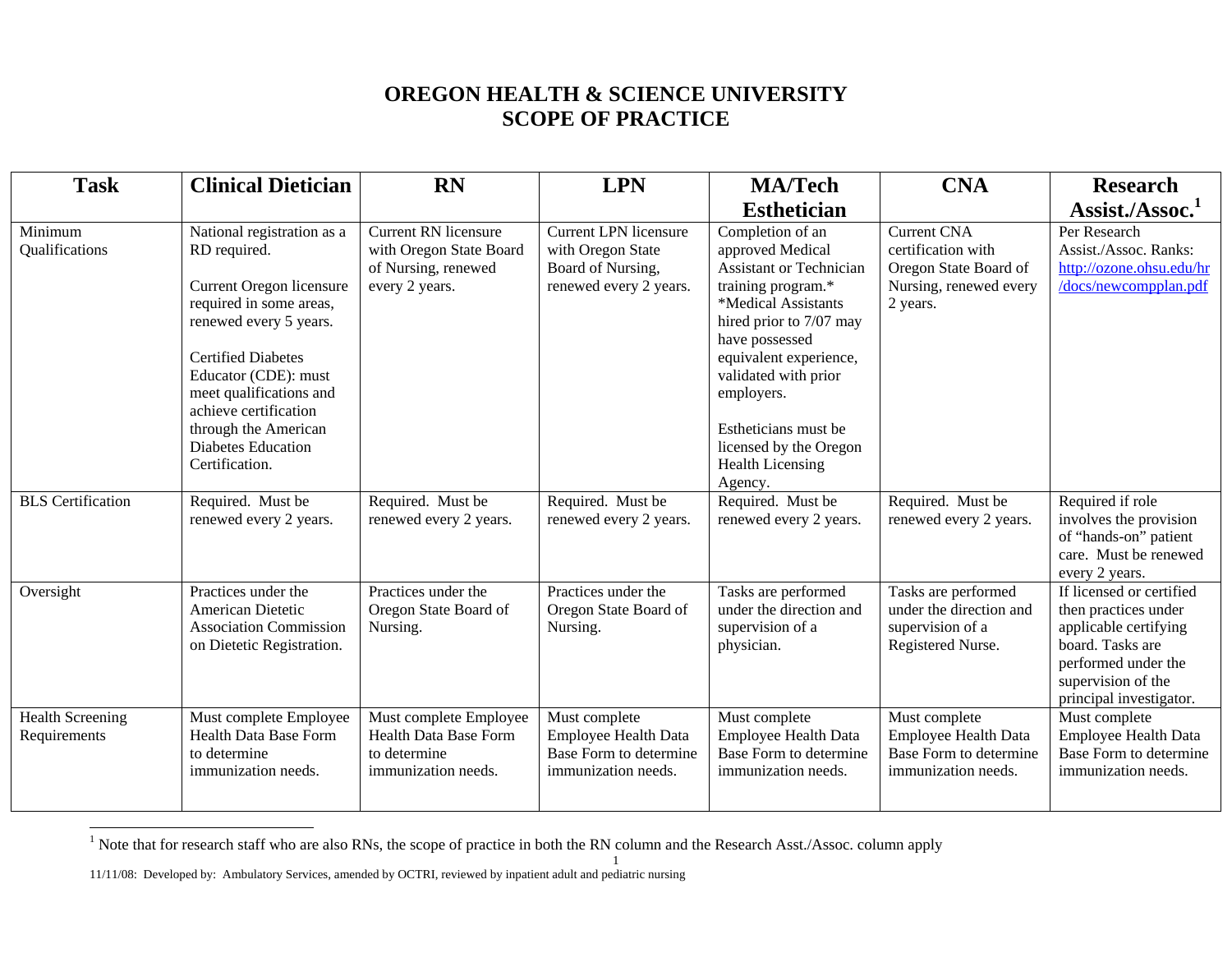| <b>Task</b>                        | <b>Clinical Dietician</b>                                                                                                                                                                                    | <b>RN</b>                                                                                                                                                      | <b>LPN</b>                                                                                                                                                                                                                                                                               | <b>MA/Tech</b>                                                                                                                                                                                                                           | <b>CNA</b>                                                                                                             | <b>Research</b>                                                                                                                                                                            |
|------------------------------------|--------------------------------------------------------------------------------------------------------------------------------------------------------------------------------------------------------------|----------------------------------------------------------------------------------------------------------------------------------------------------------------|------------------------------------------------------------------------------------------------------------------------------------------------------------------------------------------------------------------------------------------------------------------------------------------|------------------------------------------------------------------------------------------------------------------------------------------------------------------------------------------------------------------------------------------|------------------------------------------------------------------------------------------------------------------------|--------------------------------------------------------------------------------------------------------------------------------------------------------------------------------------------|
|                                    |                                                                                                                                                                                                              |                                                                                                                                                                |                                                                                                                                                                                                                                                                                          | <b>Esthetician</b>                                                                                                                                                                                                                       |                                                                                                                        | Assist./Assoc. <sup>1</sup>                                                                                                                                                                |
| Data Collection                    | Screens nutritional needs<br>of patients and monitors<br>performance of patients'<br>established priorities and<br>goals.                                                                                    | Scope of data collection<br>requires substantial<br>scientific knowledge and<br>technical skill.                                                               | Collects and records<br>subjective and objective<br>data via direct<br>observation of the<br>patient (auscultate,<br>percuss, and palpate).<br>Recognizes abnormal<br>values and pt. condition.<br>Contributes, but does<br>not formulate nursing<br>diagnoses.                          | Observation (seeing).<br>Data collection (basic<br>measurements).<br>Reports to MD/RN/<br>PA/NP.<br>No interpretation.                                                                                                                   | Observation (seeing).<br>Data collection (basic<br>measurements).<br>Reports to MD/RN/<br>PA/NP.<br>No interpretation. | Collects data based on<br>approved protocol.                                                                                                                                               |
| Medication<br>Reconciliation       | Collects, records and<br>verifies the patient's<br>Medication List at every<br>visit.                                                                                                                        | Ambulatory setting only:<br>Collects, records and<br>verifies the patient's<br>Medication List at every<br>visit. Not applicable for<br>the inpatient setting. | Collects, records and<br>verifies the patient's<br>Medication List at every<br>visit.                                                                                                                                                                                                    | MA/Tech: Collects,<br>records and verifies the<br>patient's Medication<br>List at every visit.<br>Esthetician: Collects,<br>records and verifies the<br>patient's Medication<br>List if he/she will be<br>administering a<br>medication. | No role in Medication<br>Reconciliation.                                                                               | Collects, records and<br>verifies the patient's<br>Medication List if<br>he/she is providing the<br>only screening prior to a<br>procedure involving<br>administration of a<br>medication. |
| Assessment of the<br>Patient       | Assesses the nutritional<br>needs of patients.<br>CDE: Assesses suitability<br>for insulin pump therapy.                                                                                                     | Screening and<br>interpretation of data and<br>formulation of nursing<br>needs assessment.                                                                     | No role in assessment.                                                                                                                                                                                                                                                                   | No role in assessment                                                                                                                                                                                                                    | No role in assessment                                                                                                  | If RA is an LIP or RN,<br>may assess patient.<br>Otherwise, only collects<br>and reports data.                                                                                             |
| Planning &<br>Coordination of Care | Develops, documents and<br>implements nutrition care<br>priorities, goals and<br>objectives.<br>Coordinates care with<br>other members of the<br>interdisciplinary team to<br>meet the established<br>goals. | Comprehensive care<br>planning and<br>coordination of pt. care.<br>Delegation, assignment,<br>and clinical guide for<br>other care givers.                     | Participates in<br>development of care by<br>providing data.<br>Contributes to the<br>identification of<br>priorities. Contributes<br>to setting realistic and<br>measurable goals.<br>Assists in the<br>identification of nursing<br>intervention.<br>Collaborates with<br>MD/RN/PA/NP. | Communication with<br>MD/RN/PA/NP in order<br>to enhance coordination<br>of care.                                                                                                                                                        | Communication with<br>MD/RN/PA/NP in order<br>to enhance coordination<br>of care.                                      | If LIP, RN, or LPN then<br>can perform care-<br>planning and<br>coordination.<br>Otherwise, must<br>communicate with<br>provider.                                                          |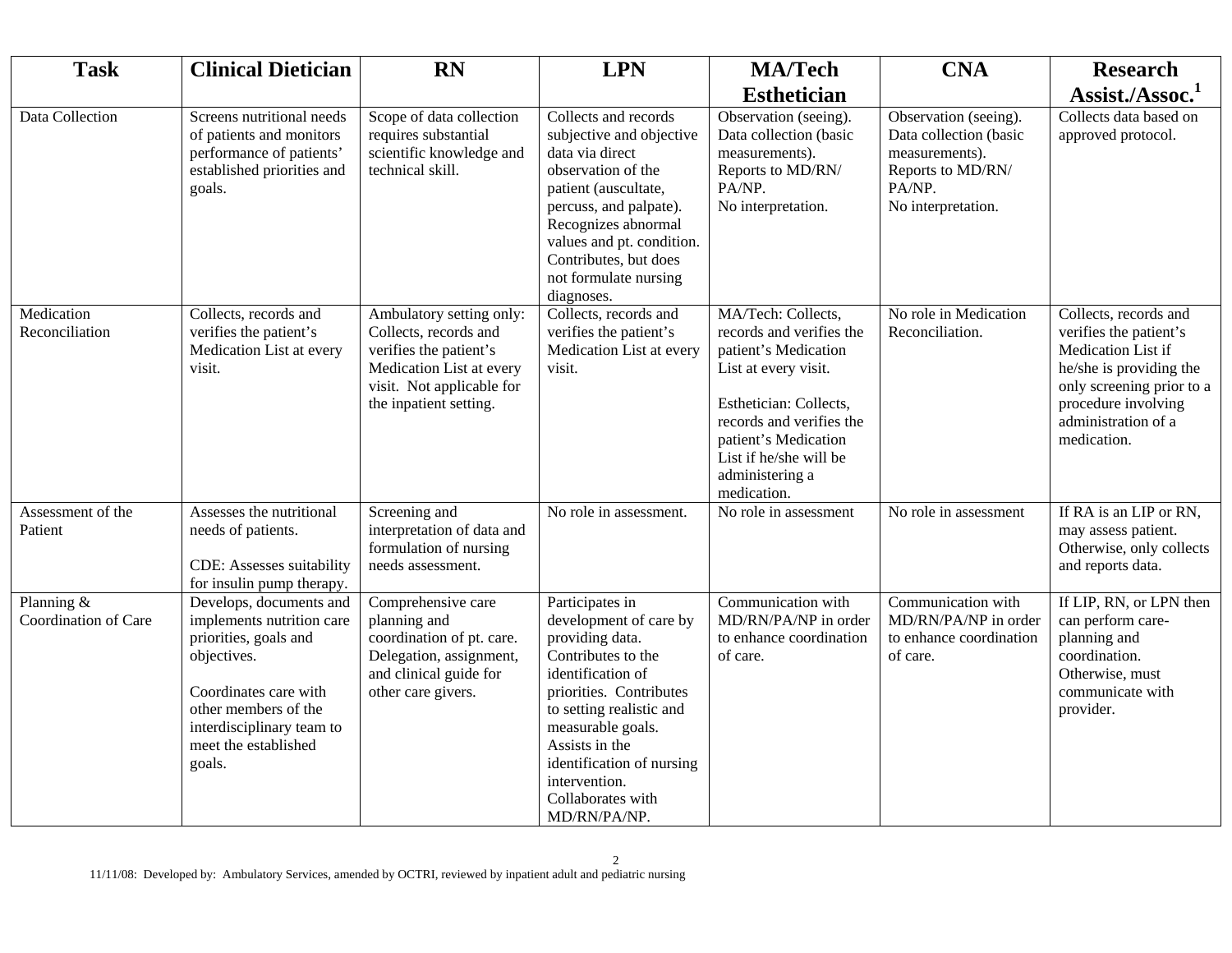| <b>Task</b>                                                      | <b>Clinical Dietician</b>                                                                                                                                                                                                | <b>RN</b>                                                                                                                                                                                                                                                                                                              | <b>LPN</b>                                                                                                                                                                                                                                                                                                                  | <b>MA/Tech</b>                                                                                                                    | <b>CNA</b>                                                                                                                                              | <b>Research</b>                                                                                                                                                                                                   |
|------------------------------------------------------------------|--------------------------------------------------------------------------------------------------------------------------------------------------------------------------------------------------------------------------|------------------------------------------------------------------------------------------------------------------------------------------------------------------------------------------------------------------------------------------------------------------------------------------------------------------------|-----------------------------------------------------------------------------------------------------------------------------------------------------------------------------------------------------------------------------------------------------------------------------------------------------------------------------|-----------------------------------------------------------------------------------------------------------------------------------|---------------------------------------------------------------------------------------------------------------------------------------------------------|-------------------------------------------------------------------------------------------------------------------------------------------------------------------------------------------------------------------|
|                                                                  |                                                                                                                                                                                                                          |                                                                                                                                                                                                                                                                                                                        |                                                                                                                                                                                                                                                                                                                             | <b>Esthetician</b>                                                                                                                |                                                                                                                                                         | Assist./Assoc. <sup>1</sup>                                                                                                                                                                                       |
| Staff and provider<br>Education and<br><b>Community Outreach</b> | Educates or counsels<br>individuals or groups on<br>appropriate nutritional<br>intake and expenditure.<br>CDE: educates patients<br>and families about<br>diabetes management,<br>including insulin pump<br>therapy.     | Ambulatory setting only:<br>Comprehensive<br>assessment of patient &<br>family readiness to learn,<br>needs, and barriers.<br>Formulates patient &<br>family education plan<br>and delegates<br>implementation of plan<br>as appropriate. Advice<br>based on independent<br>scope of RN and/or<br>standard procedures. | Provides patient &<br>family education under<br>the direction and orders<br>of MD/RN/PA/NP and<br>using established<br>protocols.                                                                                                                                                                                           | Provides patient &<br>family education under<br>the direction and orders<br>of MD/RN/PA/NP and<br>using established<br>protocols. | Basic knowledge of<br>resources available for<br>patient & family<br>education. Notifies<br>licensed staff if patient<br>needs additional<br>education. | May provide protocol-<br>specific education.<br>Unlicensed personnel<br>may not provide<br>medical advice.                                                                                                        |
| Evaluation                                                       | Monitors patient's<br>response to nutrition and<br>progress in meeting<br>goals. Collaborates with<br>other members of the<br>team when other aspects<br>of treatment plan such as,<br>medication, are not<br>effective. | Responsible for<br>evaluation of overall<br>patient condition &<br>response to treatment.<br>Achieved by RN direct<br>observation and<br>assessment.                                                                                                                                                                   | Contributes to the<br>evaluation of the<br>patient's response to<br>nursing intervention by<br>documenting and<br>communicating with the<br>MD/RN/PA/NP.<br>Communicates data for<br>the purpose of<br>modifying the plan of<br>care. May evaluate<br>patient's demonstration<br>of self-care and report<br>to MD/RN/PA/NP. | Observes, collects basic<br>measurements, and<br>reports data<br>MD/RN/PA/NP for<br>evaluation.                                   | Observes, collects basic<br>measurements and<br>reports data to<br>MD/RN/PA/NP for<br>evaluation.                                                       | If RA is a LIP or RN<br>then may assess patient.<br>Otherwise, collects and<br>reports data.                                                                                                                      |
| Procedures                                                       | CDE: may place blood<br>glucose sensor after<br>demonstration of<br>competency.<br>CDE: may place<br>subcutaneous needle sets<br>for insulin pump after<br>demonstration of<br>competency.                               | Sterile and non-sterile<br>nursing procedures<br>requiring advanced<br>scientific knowledge.<br>Invasive medical surgical<br>procedures as approved<br>by standardized<br>procedures and upon<br>documentation of training<br>and demonstrated<br>competency.                                                          | Performs/assists with<br>general and specialized<br>procedures and<br>treatments according to<br>approved standardized<br>procedures. May assist<br>MD/RN/PA/NP in more<br>advanced procedures.                                                                                                                             | May perform approved<br>procedures based on<br>competency and under<br>direction of MD/RN/<br>PA/NP.                              | May perform OHSU<br>approved nursing<br>assistant procedures<br>based on competency<br>and under direction of<br>MD/RN/ PA/NP.                          | May perform OHSU-<br>approved procedures<br>within their scope of<br>practice.<br>Non-licensed personnel<br>may perform authorized<br>procedures under<br>supervision of PI after<br>demonstrating<br>competency. |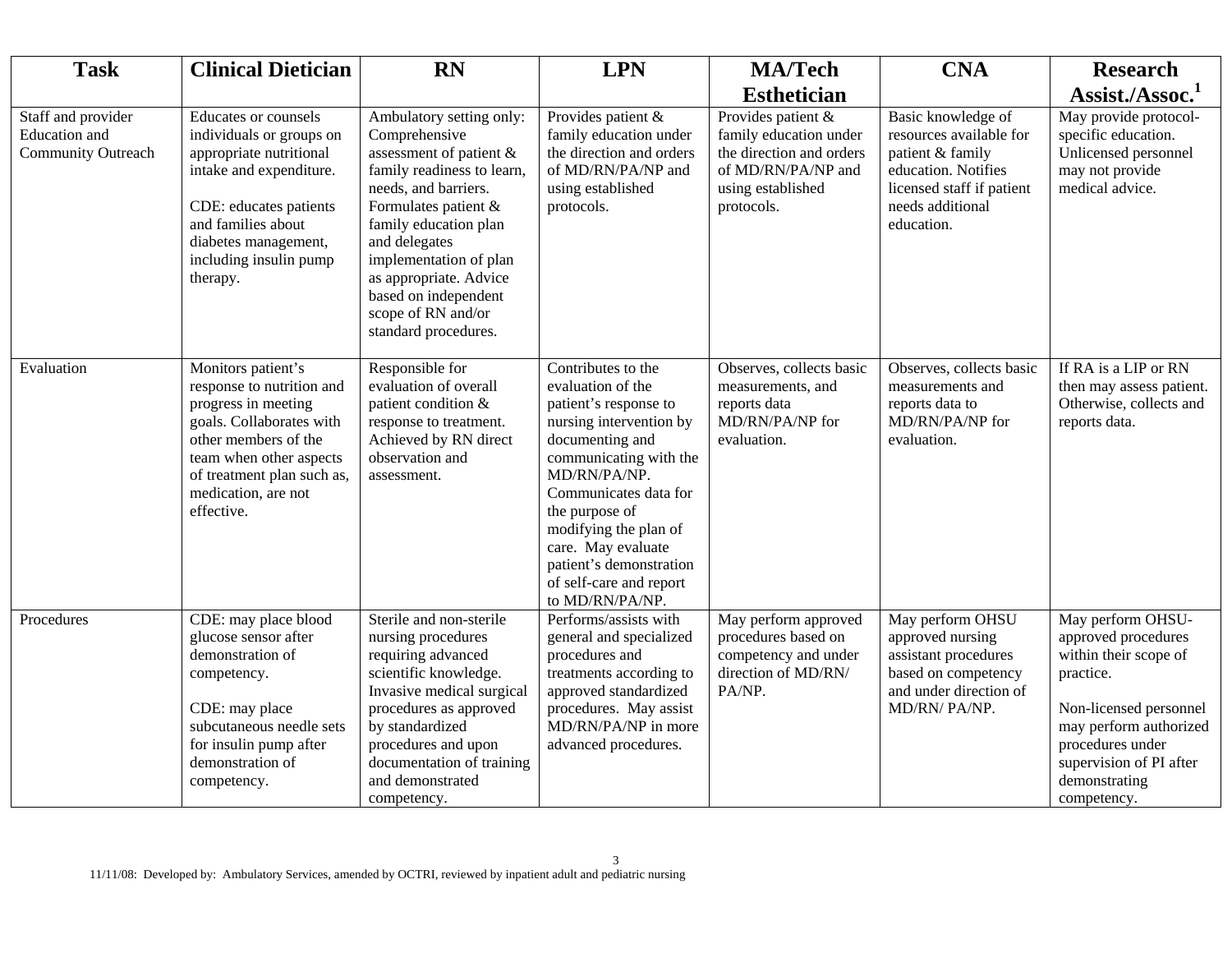| <b>Task</b>                        | <b>Clinical Dietician</b>                                                                                                                                                                                                                                                                                                      | <b>RN</b>                                                                                                                                                                                               | <b>LPN</b>                                                                                                                                                                                                                                                                                                                   | <b>MA/Tech</b>                                                                                                                                                                                                                                                                                                                                                                                             | <b>CNA</b>                                                                                                                                                   | <b>Research</b>                                                                                                                                                                                                                                                                          |
|------------------------------------|--------------------------------------------------------------------------------------------------------------------------------------------------------------------------------------------------------------------------------------------------------------------------------------------------------------------------------|---------------------------------------------------------------------------------------------------------------------------------------------------------------------------------------------------------|------------------------------------------------------------------------------------------------------------------------------------------------------------------------------------------------------------------------------------------------------------------------------------------------------------------------------|------------------------------------------------------------------------------------------------------------------------------------------------------------------------------------------------------------------------------------------------------------------------------------------------------------------------------------------------------------------------------------------------------------|--------------------------------------------------------------------------------------------------------------------------------------------------------------|------------------------------------------------------------------------------------------------------------------------------------------------------------------------------------------------------------------------------------------------------------------------------------------|
|                                    |                                                                                                                                                                                                                                                                                                                                |                                                                                                                                                                                                         |                                                                                                                                                                                                                                                                                                                              | <b>Esthetician</b>                                                                                                                                                                                                                                                                                                                                                                                         |                                                                                                                                                              | Assist./Assoc. <sup>1</sup>                                                                                                                                                                                                                                                              |
| Pont Of Care Testing               | Upon completion of<br>training, initial and<br>annual competency.                                                                                                                                                                                                                                                              | Upon completion of<br>training, initial and<br>annual competency.                                                                                                                                       | Upon completion of<br>training, initial and<br>annual competency.                                                                                                                                                                                                                                                            | Upon completion of<br>training, initial and<br>annual competency.                                                                                                                                                                                                                                                                                                                                          | Upon completion of<br>training, initial and<br>annual competency.                                                                                            | Upon completion of<br>training, initial and<br>annual competency.                                                                                                                                                                                                                        |
| Phlebotomy                         | No role in phlebotomy.                                                                                                                                                                                                                                                                                                         | May perform<br>phlebotomy.                                                                                                                                                                              | May perform<br>phlebotomy.                                                                                                                                                                                                                                                                                                   | MA/Tech: May perform<br>phlebotomy with<br>documentation of<br>training and<br>demonstrated<br>competency.<br>Esthetician: No role in<br>phlebotomy.                                                                                                                                                                                                                                                       | No role in phlebotomy.                                                                                                                                       | May perform<br>phlebotomy with<br>documentation of<br>training and<br>demonstrated<br>competency.                                                                                                                                                                                        |
| <b>IV</b> Therapy                  | No role. If patient<br>complains about IV,<br>reports to<br>MD/RN/NP/PA/NP                                                                                                                                                                                                                                                     | Initiates IV's.<br>Manages IV therapy,<br>blood products,<br>peripheral and central<br>lines.<br>Troubleshooting of lines<br>that require advanced<br>skills and knowledge<br>(ports, PICC's).          | Administration and<br>management of IV and<br>IV solutions on a stable<br>patient – requires basic<br>knowledge and skills<br>acquired through an<br>established IV program<br>that meets the Oregon<br><b>State Board of Nursing</b><br>guidelines.                                                                         | No role. If patient<br>complains about IV,<br>reports to<br>MD/RN/PA/NP.                                                                                                                                                                                                                                                                                                                                   | No role. If patient<br>complains about IV,<br>reports to<br>MD/RN/PA/NP.                                                                                     | Current<br>licensure/credentialing<br>if an RN, LIP or PA.<br>Demonstrates IV<br>competency on OHSU<br>equipment that will be<br>used.                                                                                                                                                   |
| Medications and other<br>Therapies | Screens, evaluates and<br>provides education on<br>medications and food-<br>drug interactions.<br><b>Evaluates and formulates</b><br>appropriate parenteral<br>nutrition plan based on<br>provider order/approval<br>and/or protocol.<br>CDE: evaluates and<br>formulates appropriate<br>insulin regimen based on<br>protocol. | Administers medications<br>through all routes,<br>including epidural under<br>standardized procedures.<br>Evaluates drug effects,<br>education on<br>medications, & screening<br>for contraindications. | Administers<br>medications via the<br>following routes: oral,<br>subcutaneous, IM,<br>rectal, vaginal, &<br>topical as ordered by<br>provider. May not give<br>IV push medication,<br>epidurals or chemo.<br>May instruct pt/family<br>in medications given<br>under direction of<br>MD/RN/PA/NP or by<br>approved protocol. | May only administer<br>approved medications<br>and therapies as ordered<br>by provider and based<br>on competency.<br>MA/Tech: administers<br>meds via oral, topical,<br>otic, ophthalmic,<br>intradermal, IM,<br>subcutaneous, rectal,<br>and vaginal routes.<br>Esthetician: performs<br>chemical peels,<br>dermabrasion and laser<br>treatments - must pass<br>laser competency.<br>Administer meds via | May only apply topical<br>creams and ointments<br>under supervision of<br>LIP or RN.<br>May administer<br>phototherapy under<br>supervision of LIP or<br>RN. | All licensed or<br>credentialed personnel<br>may administer<br>medications or other<br>therapies based on their<br>scope of practice<br>Non-licensed<br>coordinators (on a case<br>by case basis) may<br>administer topical<br>creams and ointment<br>after demonstrating<br>competency. |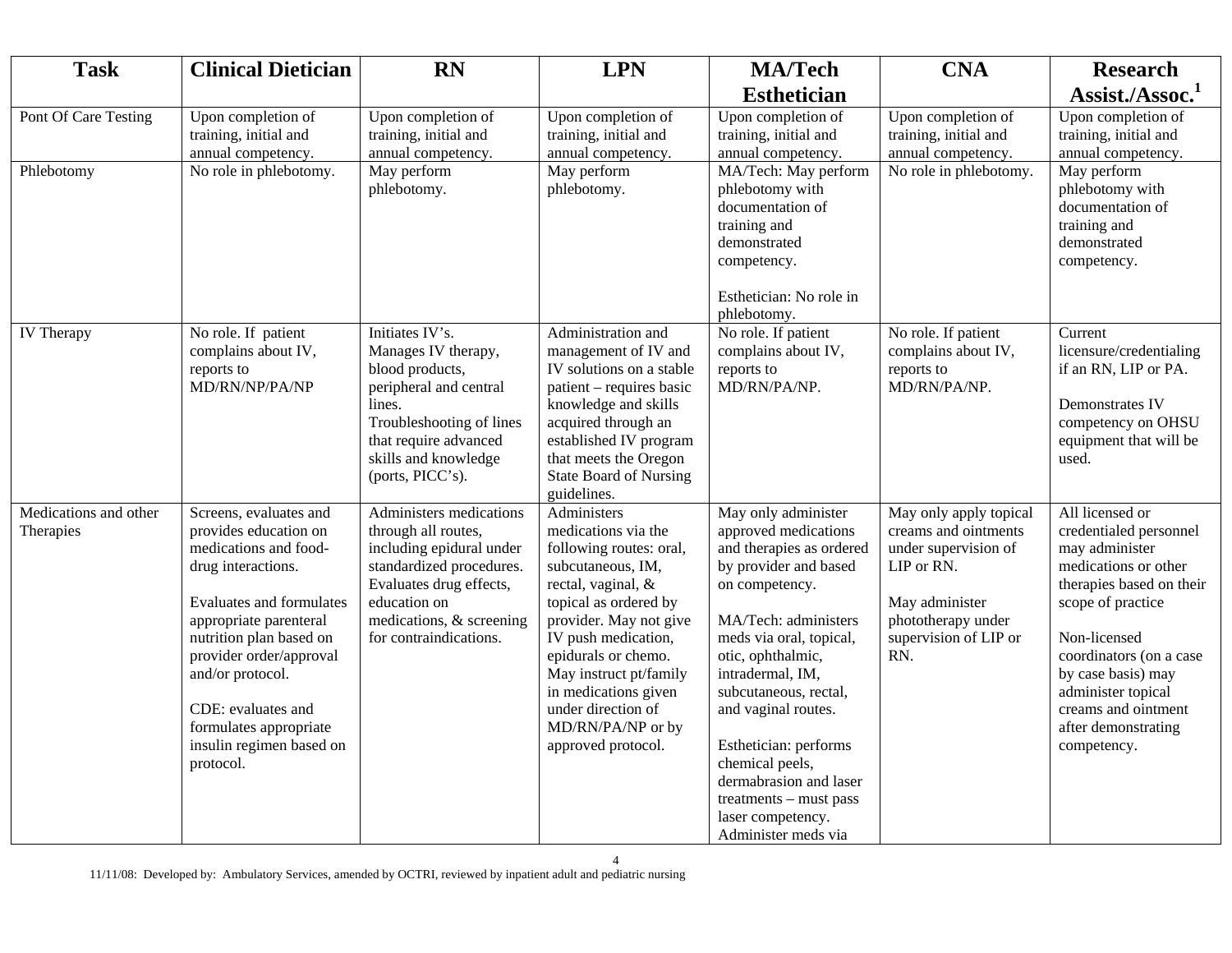| <b>Task</b>                                   | <b>Clinical Dietician</b>                                                                                                                                                                        | <b>RN</b>                                                                                                                                                                                                                   | <b>LPN</b>                                                                                                                                                                                                    | <b>MA/Tech</b>                                                                                                                                                                                                                                                                                                    | <b>CNA</b>                                                                                                                      | <b>Research</b>                                                                                                                                                          |
|-----------------------------------------------|--------------------------------------------------------------------------------------------------------------------------------------------------------------------------------------------------|-----------------------------------------------------------------------------------------------------------------------------------------------------------------------------------------------------------------------------|---------------------------------------------------------------------------------------------------------------------------------------------------------------------------------------------------------------|-------------------------------------------------------------------------------------------------------------------------------------------------------------------------------------------------------------------------------------------------------------------------------------------------------------------|---------------------------------------------------------------------------------------------------------------------------------|--------------------------------------------------------------------------------------------------------------------------------------------------------------------------|
|                                               |                                                                                                                                                                                                  |                                                                                                                                                                                                                             |                                                                                                                                                                                                               | <b>Esthetician</b>                                                                                                                                                                                                                                                                                                |                                                                                                                                 | Assist./Assoc. <sup>1</sup>                                                                                                                                              |
|                                               |                                                                                                                                                                                                  |                                                                                                                                                                                                                             |                                                                                                                                                                                                               | topical, intradermal,                                                                                                                                                                                                                                                                                             |                                                                                                                                 |                                                                                                                                                                          |
|                                               |                                                                                                                                                                                                  |                                                                                                                                                                                                                             |                                                                                                                                                                                                               | subcutaneous routes.                                                                                                                                                                                                                                                                                              |                                                                                                                                 |                                                                                                                                                                          |
| Telephone Screening,<br>Assessment and Triage | May perform assessment<br>and triage, using clinical<br>judgment and in<br>consultation with<br>approved protocols or<br>provider.                                                               | Ambulatory setting only:<br>May perform assessment<br>and triage, using clinical<br>judgment and in<br>consultation with<br>approved protocols or<br>provider. Telephone<br>encounters must be co-<br>signed by a provider. | May perform screening.<br>Collects and reports<br>data to nurse or<br>provider. Telephone<br>encounters must be co-<br>signed by a provider.                                                                  | MA/Tech: May perform<br>screening. Collects and<br>reports data to nurse or<br>provider. Telephone<br>encounters must be co-<br>signed by a provider.<br>Esthetician: May collect<br>and report data re: skin<br>and cosmetic issues to<br>provider. Telephone<br>encounters must be co-<br>signed by a provider. | No role.                                                                                                                        | Protocol-driven for<br>eligibility and not<br>related to direct care-<br>planning. Screening and<br>assessment based on<br>scope of practice.                            |
| Telephone Advice                              | Provides nutrition care<br>advice within scope of<br>practice.                                                                                                                                   | Ambulatory setting only:<br>Per written protocols or<br>after consultation with<br>provider.                                                                                                                                | Per written protocols or<br>after consultation with<br>provider.                                                                                                                                              | MA/Tech: Per written<br>protocols or after<br>consultation with<br>provider.<br>Esthetician: may<br>provide advice<br>regarding skin care and<br>cosmetic products only.<br>May not provide<br>medical advice.                                                                                                    | No role.                                                                                                                        | RN, LPN, MA/Tech per<br>scope of practice. RA<br>per communication<br>protocol only.                                                                                     |
| Verbal and Telephone<br>Orders                | May accept verbal and<br>telephone orders from a<br>provider and act on these<br>after performing a "read<br>back."                                                                              | May accept verbal and<br>telephone orders from a<br>provider and act on these<br>after performing a "read<br>back."                                                                                                         | May accept verbal and<br>telephone orders from a<br>provider and act on<br>these after performing a<br>"read back."                                                                                           | May accept verbal and<br>telephone orders from a<br>provider and act on<br>these after performing a<br>"read back."                                                                                                                                                                                               | May not take<br>verbal/telephone orders.                                                                                        | May accept verbal and<br>telephone orders related<br>to the protocol and act<br>on these after<br>performing a "read<br>back."                                           |
| Placing Orders in Epic<br>Care                | May enter and Sign<br>procedure orders in<br>EpicCare. May enter and<br>Sign orders for select<br>medications only when<br>acting on a verbal or<br>telephone order or a<br>protocol. Medication | May enter and Sign<br>orders in EpicCare only<br>when acting on a verbal<br>or telephone order or<br>when using an approved<br>protocol. Orders are co-<br>signed by an authorizing<br>provider w/in 30 days.               | May enter and Sign<br>orders in EpicCare only<br>when acting on a verbal<br>or telephone order or<br>when using an approved<br>protocol. Orders are co-<br>signed by an authorizing<br>provider w/in 30 days. | May enter and Sign<br>orders in EpicCare only<br>when acting on a verbal<br>or telephone order or<br>when using an approved<br>protocol. Orders are co-<br>signed by an authorizing<br>provider w/in 30 days.                                                                                                     | May enter and Pend<br>orders in EpicCare. All<br>orders must be reviewed<br>and signed by a<br>provider or Registered<br>Nurse. | Non-licensed, non-<br>credentialed staff may<br>enter and Pend orders in<br>EpicCare. All orders<br>must be reviewed and<br>signed by a provider or<br>Registered Nurse. |

11/11/08: Developed by: Ambulatory Services, amended by OCTRI, reviewed by inpatient adult and pediatric nursing